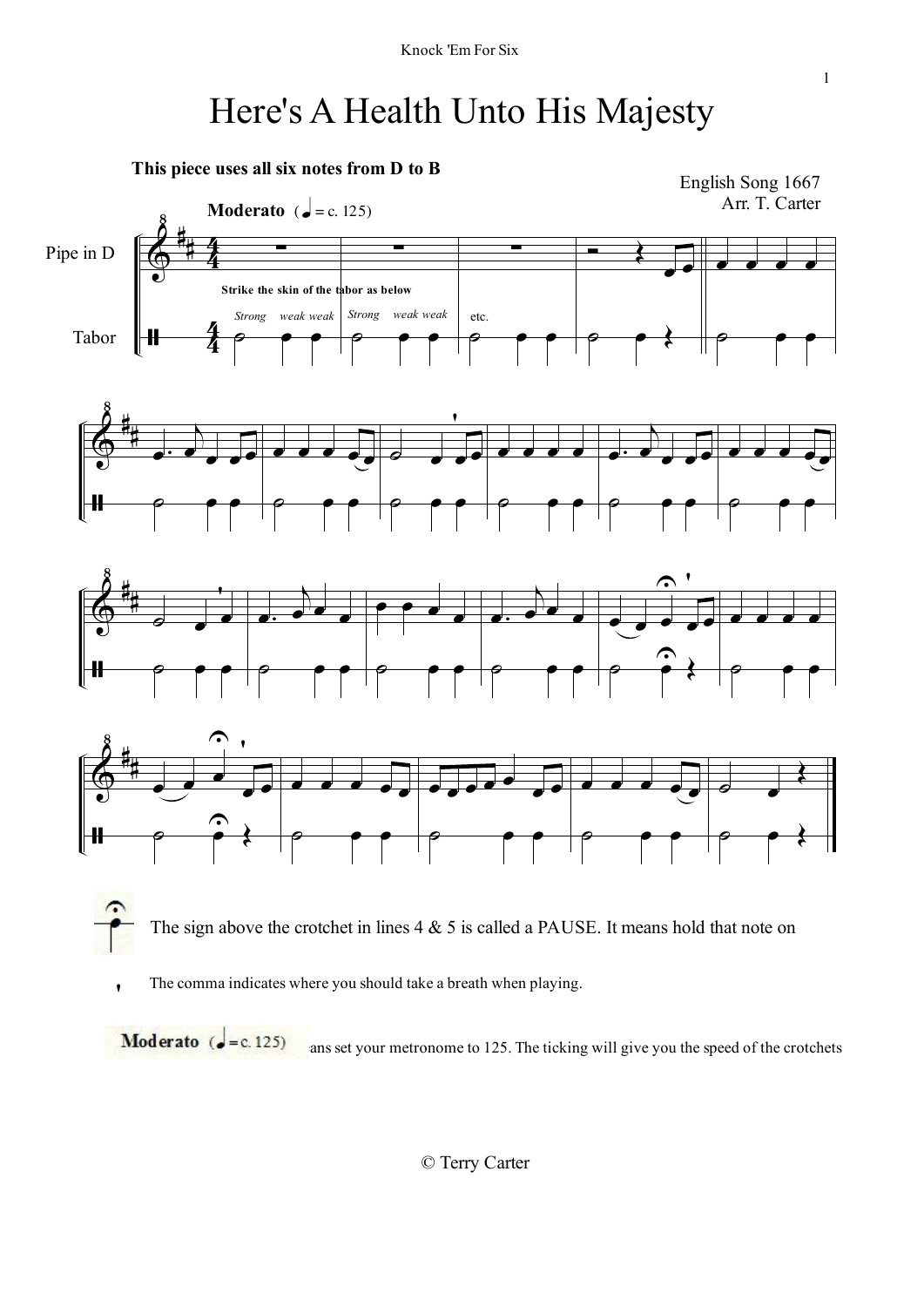## Buffens Dance

(D Major Version)

NB. For the STRONG beats strike the tabor near the CENTRE of the skin. For the WEAK beats strike the tabor near the EDGE of the skin.



blowing and change the fingering to get the second note

킠 This a backward repeat sign. It means go back to this sign  $\frac{1}{\pm}$  and play the whole section again

© Terry Carter

ᅦ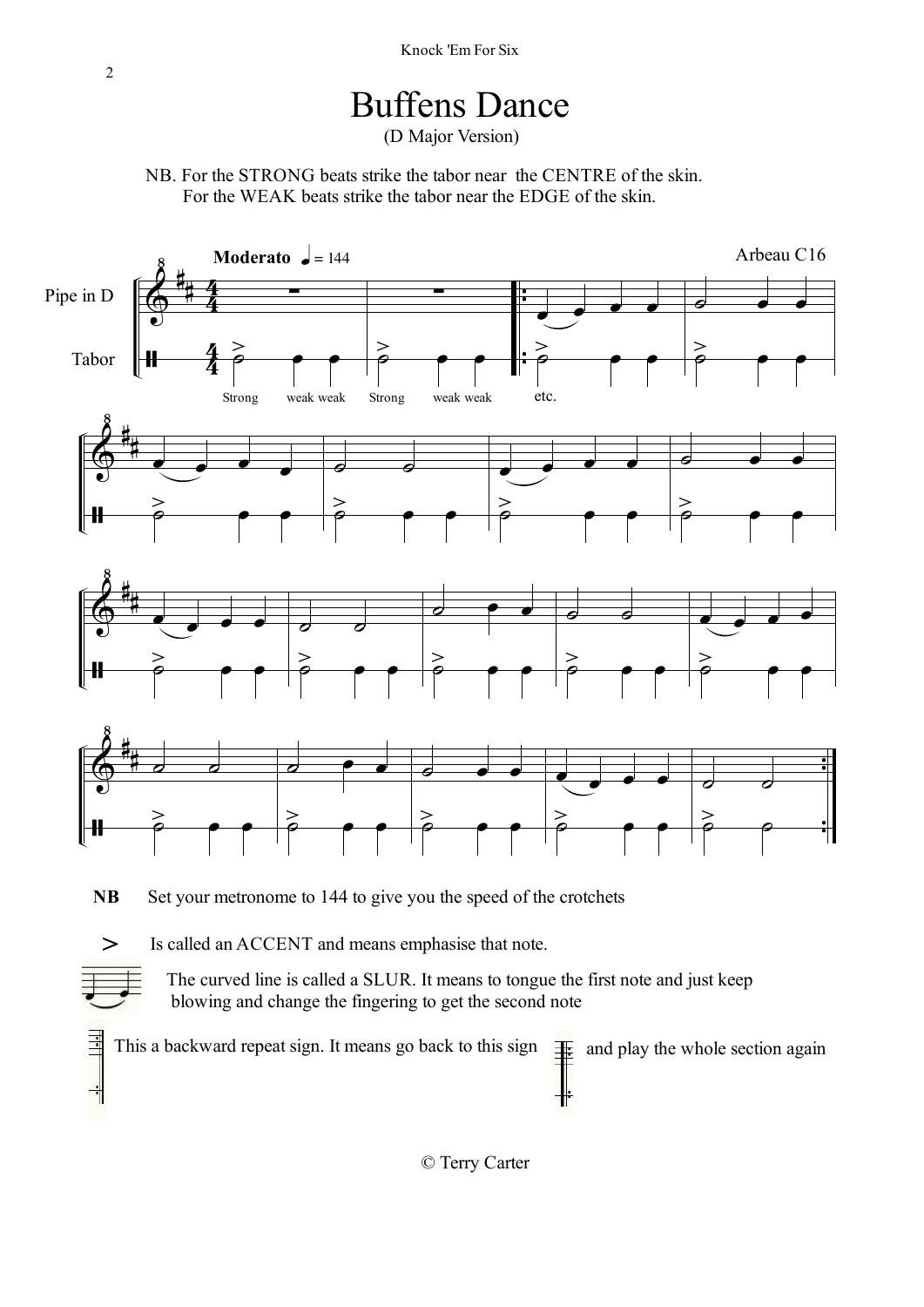#### Bear's Dance





**.** The dots over or below the notes are called STACCATO markings. They mean play the note short and detached.

SLURS As described on previous page.

ALLEGRO Means a bright and lively speed. Set your metronome to 180 to give the speed of the crotchets.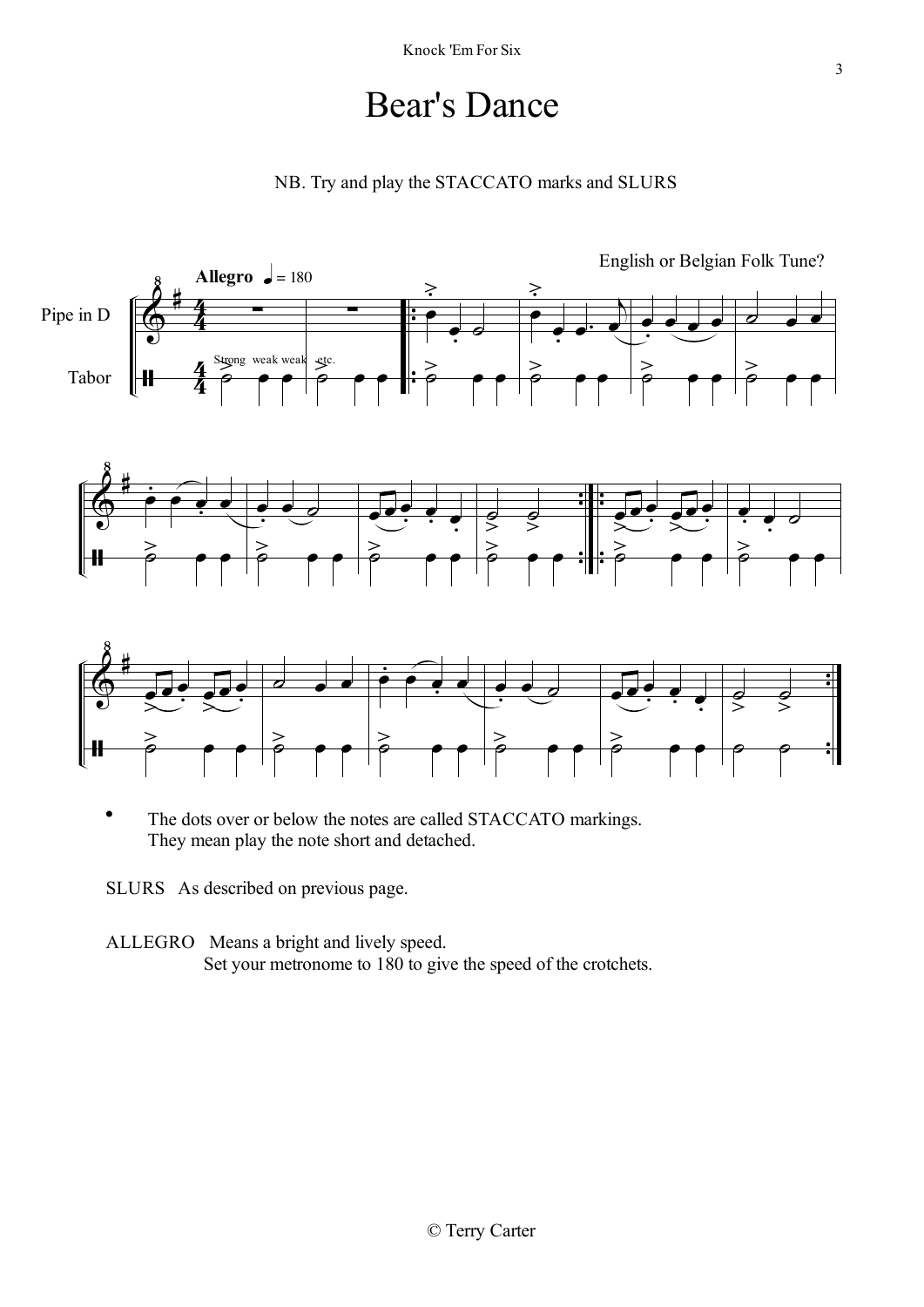# Au Clair De La Lune







4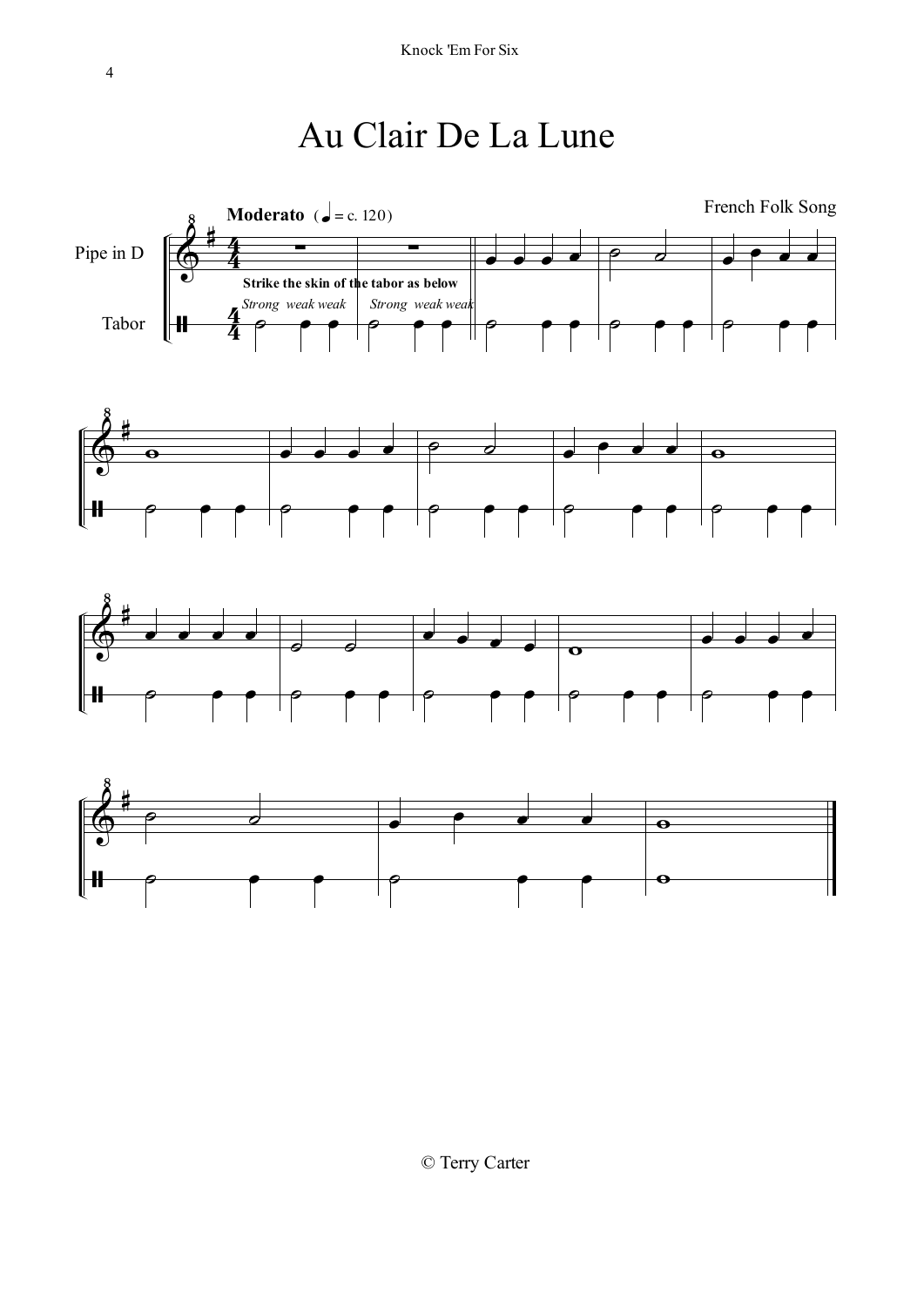## Michael Row The Boat Ashore





These are called FIRST and SECOND TIME BARS. The first time through the piece you play the FIRST TIME BAR, then go back to bar 5 and play the section again, this time missing out the FIRST TIME BAR and playing the SECOND TIME BAR instead.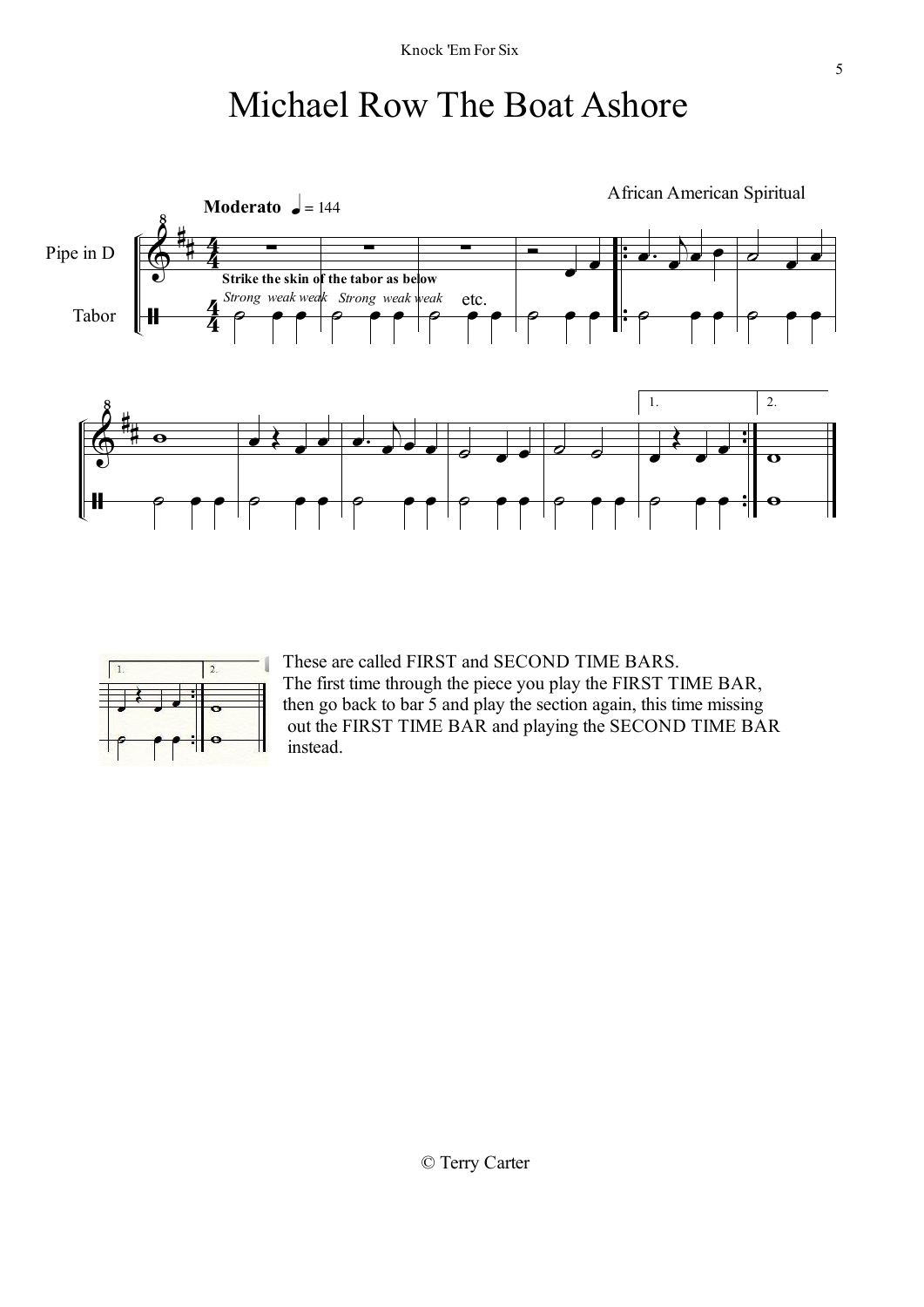#### Double Branle

Written as for dancing



#### **NOTES**

"rit" in the penultimate means GRADUALLY SLOW DOWN The last note in the tabor part is played as a ROLL. Strike the tabor many times - very fast. The sign above the last note is called a PAUSE and means HOLD THE NOTE ON..

• The dots over or below the notes are called STACCATO markings. They mean play the note short and detached.

REVERENCE A reverence is a Bow or a Curtesy performed by the dancers